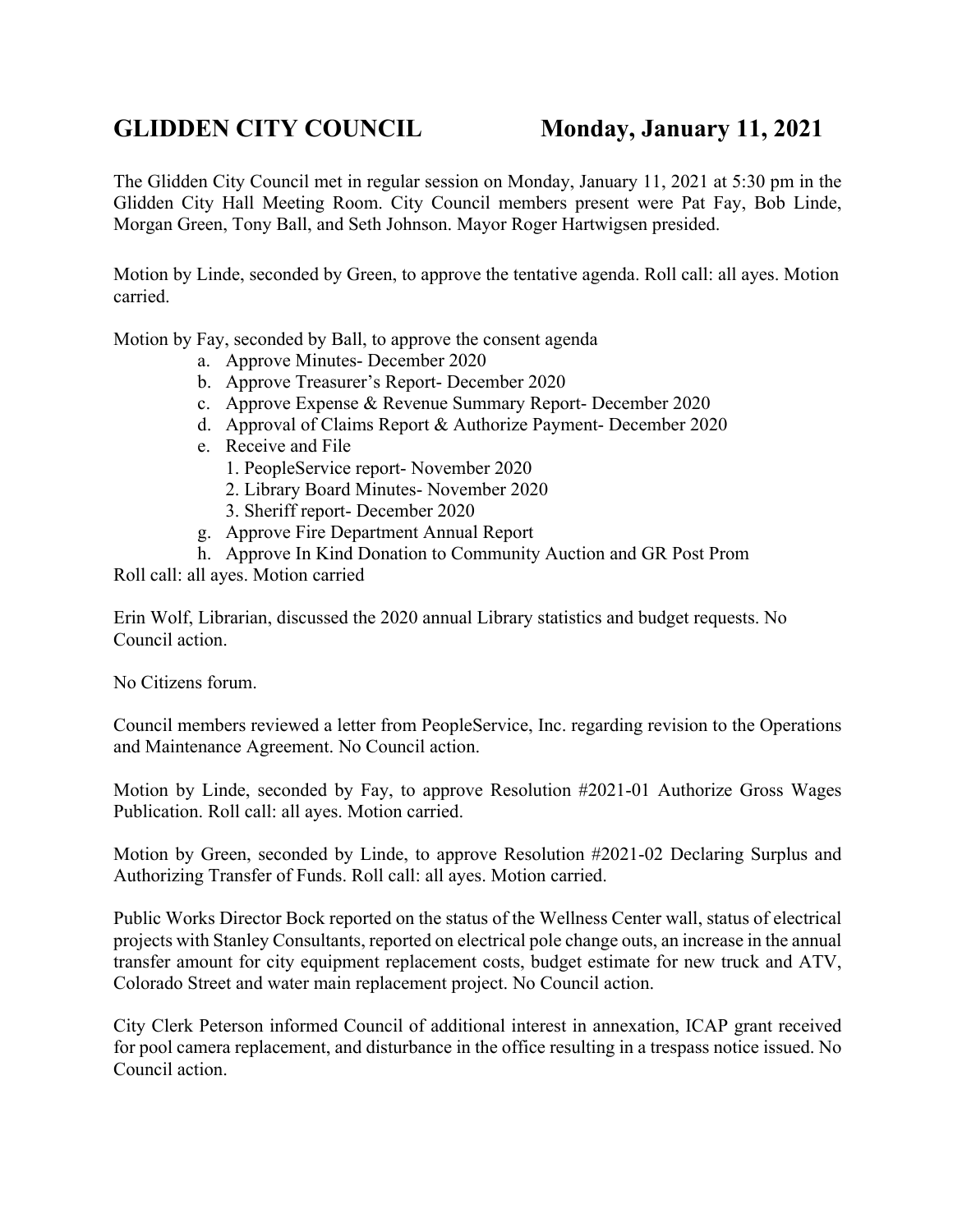Motion by Fay, seconded by Linde, to adjourn at 6:18 p.m. On vote: all ayes. Motion carried.

By Attest  $\overline{a}$ 

Brooke Peterson, City Clerk Roger Hartwigsen, Mayor

### **GLIDDEN CITY COUNCIL Monday, January 25, 2021**

The Glidden City Council met in regular session on Monday, January 25, 2021 at 5:31 pm in the Glidden City Hall Meeting Room. City Council members present were Pat Fay, Morgan Green, Tony Ball, and Seth Johnson. Council member Bob Linde was absent. Mayor Roger Hartwigsen presided.

Motion by Ball, seconded by Green, to approve the tentative agenda. Roll call: all ayes. Motion carried. Linde absent.

Motion by Ball, seconded by Johnson, to approve the consent agenda

- a. Receive and File
	- 1. PeopleService report- December 2020
- b. Approve Energy Rebate
	- 1. Andrew Toms- refrigerator, washer
	- 2. Tyler Knight- water heater
- c. Approve Glidden Fun Day Event
	- 1. Outdoor Service Permit/Street Closure Downtown Lounge 8-7-21
	- 2. FFA Alumni Events at City Park/Parade/Street Closures 8-7-21
	- 3. Carnival 8-5-21 to 8-7-21
	- 4. Caricatures by Steph Contract 8-7-21
	- 5. Zoops Fun Zone (balloon twister and air brush tattoos) 8-7-21

Roll call: all ayes. Motion carried. Linde absent.

No Citizens forum.

Motion by Fay, seconded by Green, to approve Pay Request #3- King Construction- \$316,107.81. Roll call: all ayes. Motion carried. Linde absent.

Motion by Ball, seconded by Johnson, to approve the wastewater sample replacement by from GPM in the amount of \$3,275.00. Roll call: all ayes. Motion carried. Linde absent.

Motion by Ball, seconded by Green, to approve FY22 Employee Wages for Steve Kendall, Kim Buss, Jessie Bruns, and Jason Wiederin. Roll call: all ayes. Motion carried. Linde absent.

Motion by Ball, seconded by Fay, to approve Resolution #2021-03 Set Public Hearing for FY22 Maximum Property Tax Levy for February 8<sup>th</sup>, 2021 5:30 pm. Roll call: all ayes. Motion carried. Linde absent.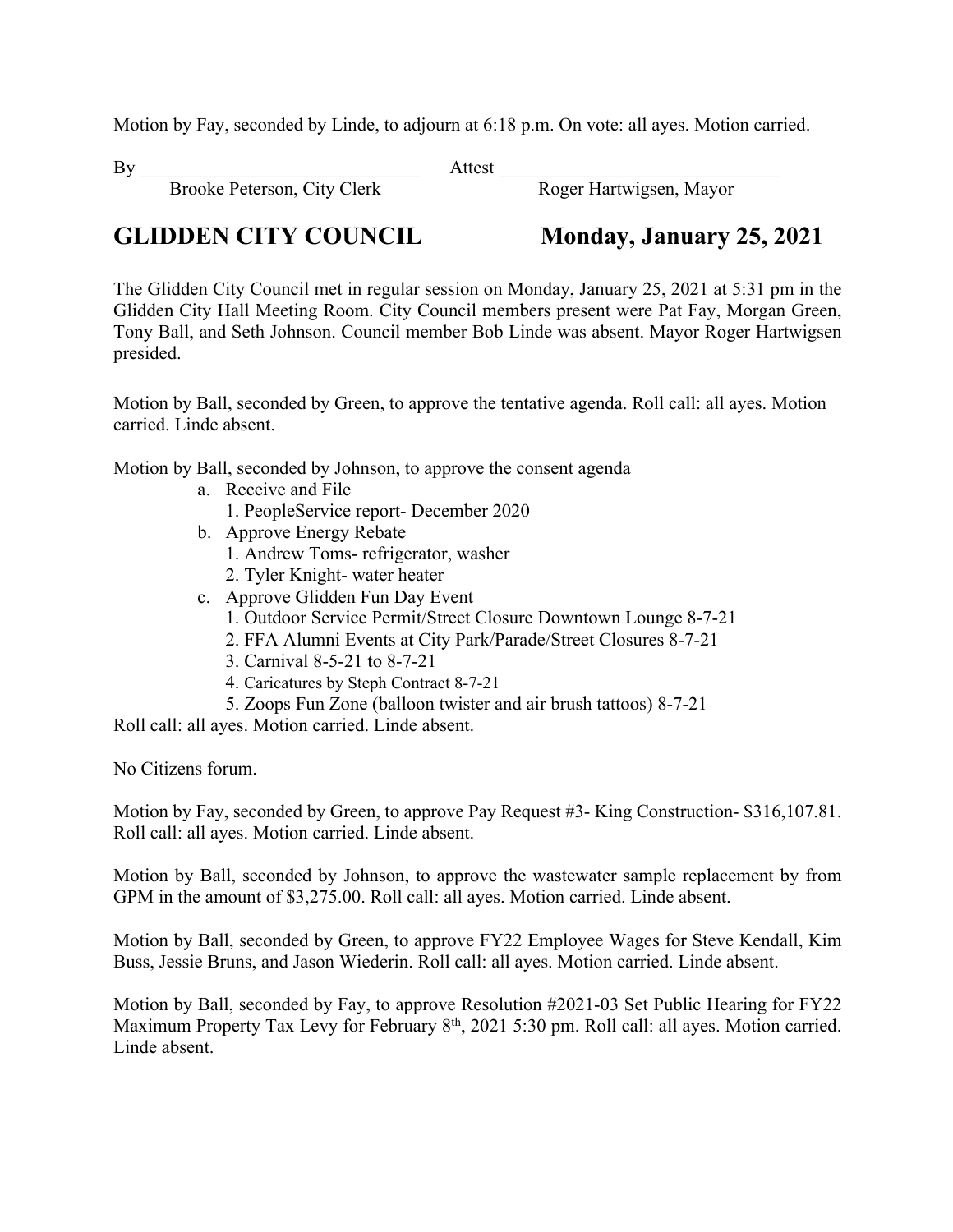Public Works Director Bock reported on the status of the Wellness Center wall, construction update on wastewater plant, and plan for snow removal in the morning. No Council action.

City Clerk Peterson informed Council of funding timeline for wastewater plant, rental inspection and nuisance timeline and contracts, and upcoming P & Z meeting. No Council action.

Motion by Johnson, seconded by Green, to adjourn at 6:18 p.m. On vote: all ayes. Motion carried.

By \_\_\_\_\_\_\_\_\_\_\_\_\_\_\_\_\_\_\_\_\_\_\_\_\_\_\_\_\_\_ Attest \_\_\_\_\_\_\_\_\_\_\_\_\_\_\_\_\_\_\_\_\_\_\_\_\_\_\_\_\_\_ Brooke Peterson, City Clerk

### **GLIDDEN CITY COUNCIL Monday, February 8, 2021**

The Glidden City Council met in regular session on Monday, February 8, 2021 at 5:30 pm in the Glidden City Hall Meeting Room. City Council members present were Pat Fay, Morgan Green, Tony Ball, Seth Johnson, and Bob Linde. Mayor Roger Hartwigsen presided.

Motion by Fay, seconded by Green, to approve the tentative agenda. Roll call: all ayes. Motion carried.

Motion by Ball, seconded by Johnson, to approve the consent agenda

- a. Approve Minutes- January 2021
- b. Approve Treasurer's Report- January 2021
- c. Approve Expense & Revenue Summary Report- January 2021
- d. Approval of Claims Report & Authorize Payment- January 2021
- e. Glidden Grocery- Temporary Road Closure 2-11-21
- f. Approve Fire Department Officers

Roll call: all ayes. Motion carried.

Mayor Hartwigsen opened the Public Hearing on the Max Tax Levy at 5:32 pm. No written, audience or Council comments were received.

Motion by Fay, seconded by Linde, to close the Public Hearing on the Max Tax Levy at 5:32 pm. Roll call: all ayes. Motion carried.

Motion by Linde, seconded by Johnson, to approve Resolution #2021-04 Adopt Max Tax Levy. Roll call: all ayes. Motion carried.

No Citizens forum.

Motion by Fay, seconded by Linde, to approve the Contract Extension with Region XII for Nuisance Ordinance Compliances Inspections. Roll call: all ayes. Motion carried.

Motion by Green, seconded by Fay, to approve the Contract Extension with Region XII for Rental Housing Inspection Services. Roll call: all ayes. Motion carried.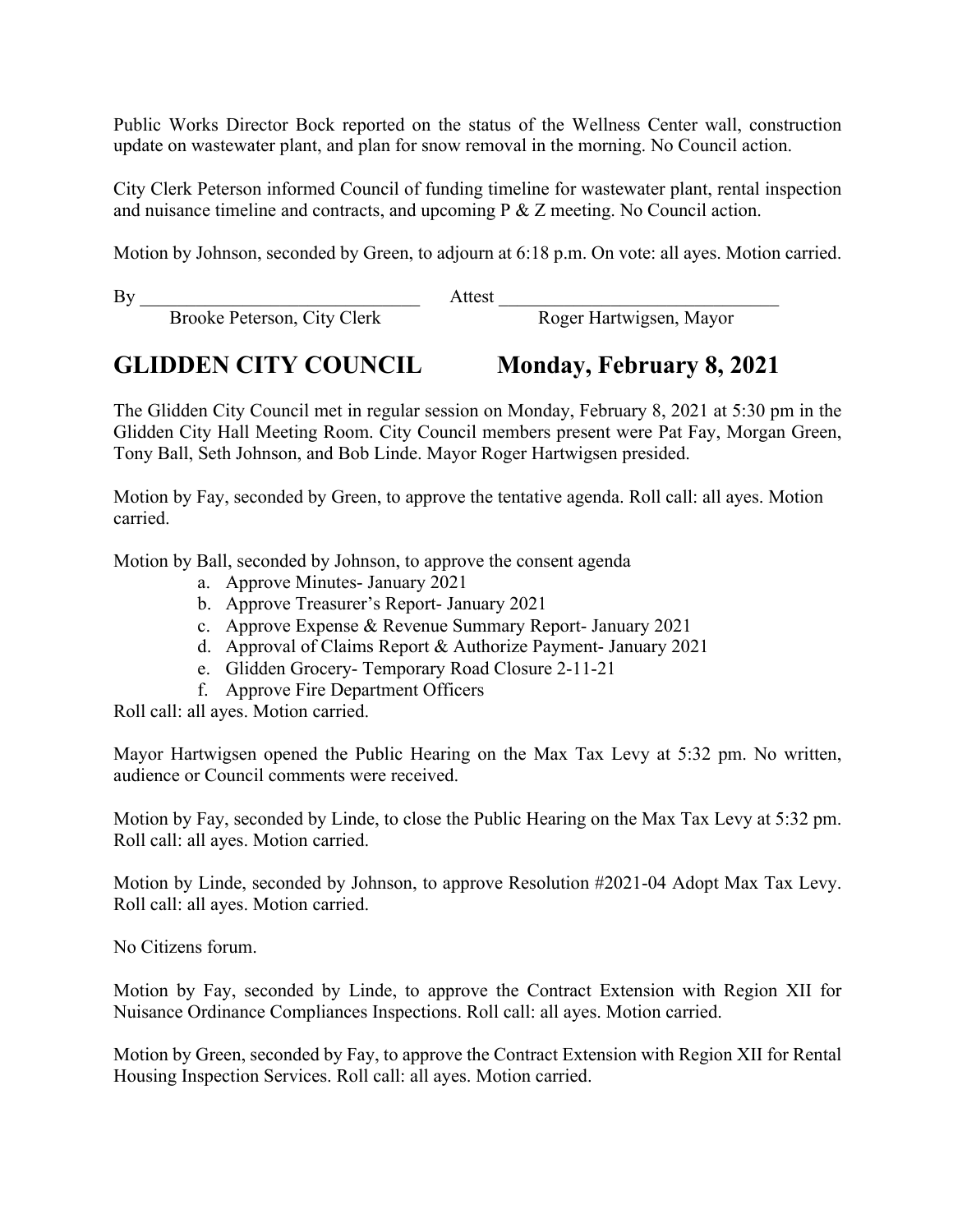Motion by Linde, seconded by Green, to approve Resolution #2021-05 Authorizing and Approving a Loan and Disbursement Agreement and Providing for the Issuance and Securing the Payment of Sewer Revenue Bonds, Series 2021. Roll call: all ayes. Motion carried.

Motion by Fay, seconded by Linde, to approve Resolution \$2021-06 Adopting and Approving Tax Compliance Procedures Relating to Tax-Exempt Bonds. Roll call: all ayes. Motion carried.

Motion by Ball, seconded by Johnson, to approve Pay Estimate #4- King Construction- \$160,218.83. Roll call: all ayes. Motion carried.

Motion by Ball, seconded by Green, to approve Resolution #2021-07 Setting Glidden Aquatic Center, Recreation Program and Wellness Center Fees. Roll call: all ayes. Motion carried. The Council discussed Supervisor Wages for FY22. No Council action.

Public Works Director Bock informed the Council about a repair needed to the springs of the snowplow, repairs needed to the North wall of the Wellness Center, construction update on the Wastewater Treatment Improvement Project, and a potential equipment purchase request for FY22 budget. No Council action.

City Clerk Peterson discussed the trail to the ball fields and reported on the completion on the financial end of the repairs to the Wellness Center shared South wall. No Council action.

Motion by Fay, seconded by Linde, to enter Closed Session per Iowa Code 21.5(1)(i) at 6:25 pm. Roll call: all ayes. Motion carried.

Motion by Linde, seconded by Green to exit Closed Session per Iowa Code 21.5(1)(i) at 7:05 pm. Roll call: all ayes. Motion carried.

Motion by Linde, seconded by Ball, to adjourn at 7:06 p.m. On vote: all ayes. Motion carried.

By \_\_\_\_\_\_\_\_\_\_\_\_\_\_\_\_\_\_\_\_\_\_\_\_\_\_\_\_\_\_ Attest \_\_\_\_\_\_\_\_\_\_\_\_\_\_\_\_\_\_\_\_\_\_\_\_\_\_\_\_\_\_ Brooke Peterson, City Clerk

### **GLIDDEN CITY COUNCIL Monday, February 22, 2021**

The Glidden City Council met in regular session on Monday, February 22, 2021 at 5:30 pm in the Glidden City Hall Meeting Room. City Council members present were Pat Fay, Morgan Green, Tony Ball, Seth Johnson, and Bob Linde. Mayor Roger Hartwigsen presided.

Motion by Fay, seconded by Linde, to approve the tentative agenda. Roll call: all ayes. Motion carried.

Motion by Linde, seconded by Ball, to approve the consent agenda

- a. Receive and File
	- 1. PeopleService Report- January 2021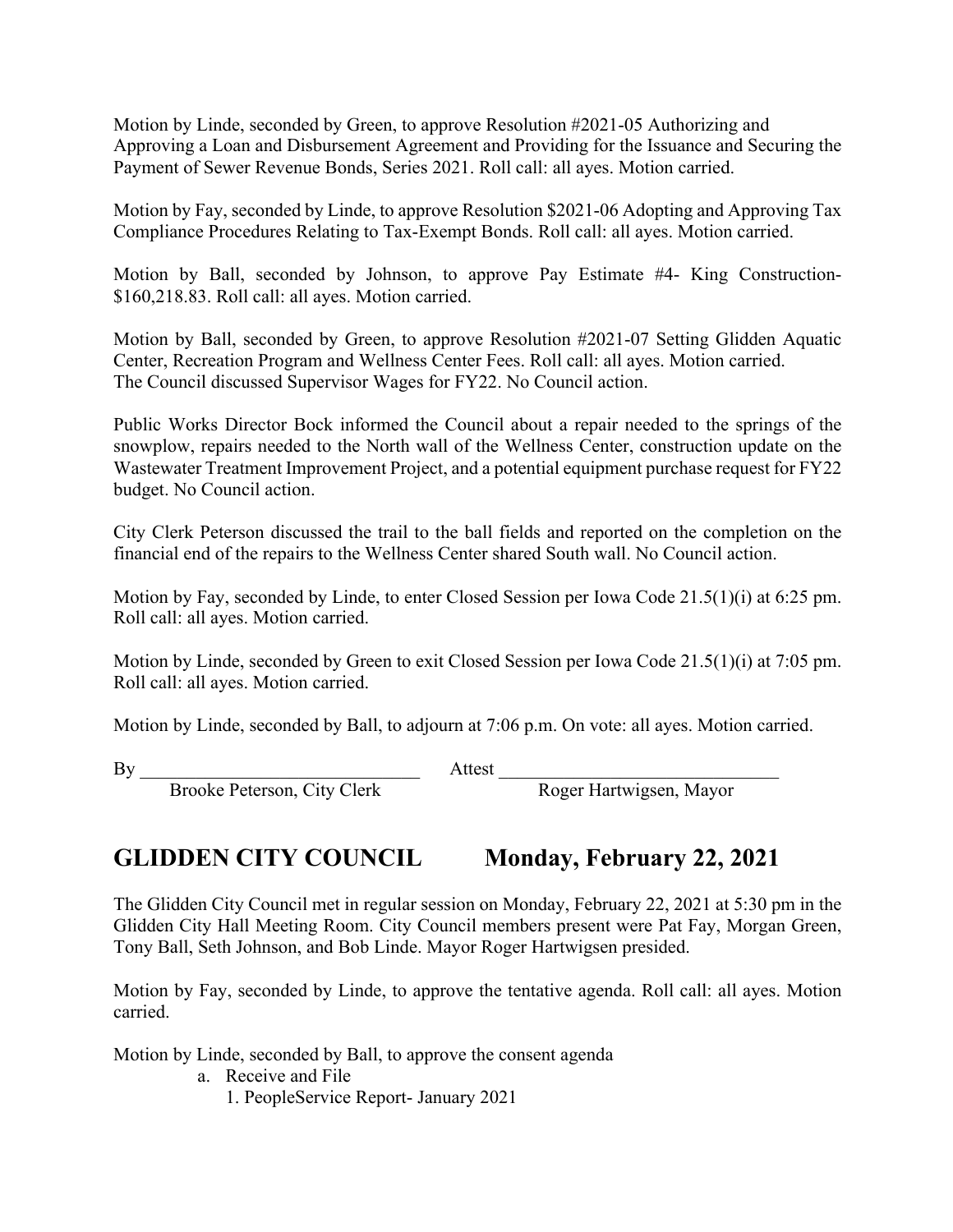2. Fire Department Minutes- January & February 2021

3. Library Board Minutes- January 2021

4. Sheriff Report- January 2021

5. Park & Rec Board Minutes- January 2021

6. Planning & Zoning Commission Minutes- February 2021

b. Approve Planning & Zoning Commission Term Renewals

Roll call: all ayes. Motion carried.

No Citizens forum.

Jim Leiding, Bolton & Menk, presented a preliminary engineering estimate for Colorado Street to the Council. No Council action.

Motion by Ball, seconded by Green, to approve the Electrical System Improvements Bid from Primoris T&D Services, LLC in the amount of \$206,207.54. Roll call: all ayes. Motion carried.

The City Council discussed the P  $\&$  Z Recommendation to vacate an alley to the adjacent property owners.

Motion by Johnson, seconded by Fay, to approve Resolution #2021-08 to Set Public Hearing of Vacation of Alley for March  $8<sup>th</sup>$  at 5:30 p.m. Roll call: all ayes. Motion carried.

Motion by Linde, seconded by Johnson, to approve  $1<sup>st</sup>$  Reading of Ordinance #2021-01 Amend Sewer Rates. Roll call: all ayes. Motion carried.

Motion by Green, seconded by Ball, to approve Resolution #2021-09 Approve Proposed FY22 Budget and Publish. Roll call: all ayes. Motion carried.

Motion by Fay, seconded by Linde, to approve Public Works Director Wages for FY22. Roll call: all ayes. Johnson-nays, Green-abstains. Motion carried.

Motion by Linde, seconded by Green to approve City Clerk/Administrator Wages for FY22. Roll call: all ayes. Motion carried.

Public Works Director Bock was absent.

City Clerk Peterson passed along a recommendation from Park & Rec to ask the Council to consider compensating the umpires for youth ball and discussed the trail to the ball fields. No Council action.

Council members discussed snow removal procedures. No Council action.

Motion by Green, seconded by Ball, to adjourn at 6:53 p.m. On vote: all ayes. Motion carried.

By Attest  $\overline{B}$ 

Brooke Peterson, City Clerk Roger Hartwigsen, Mayor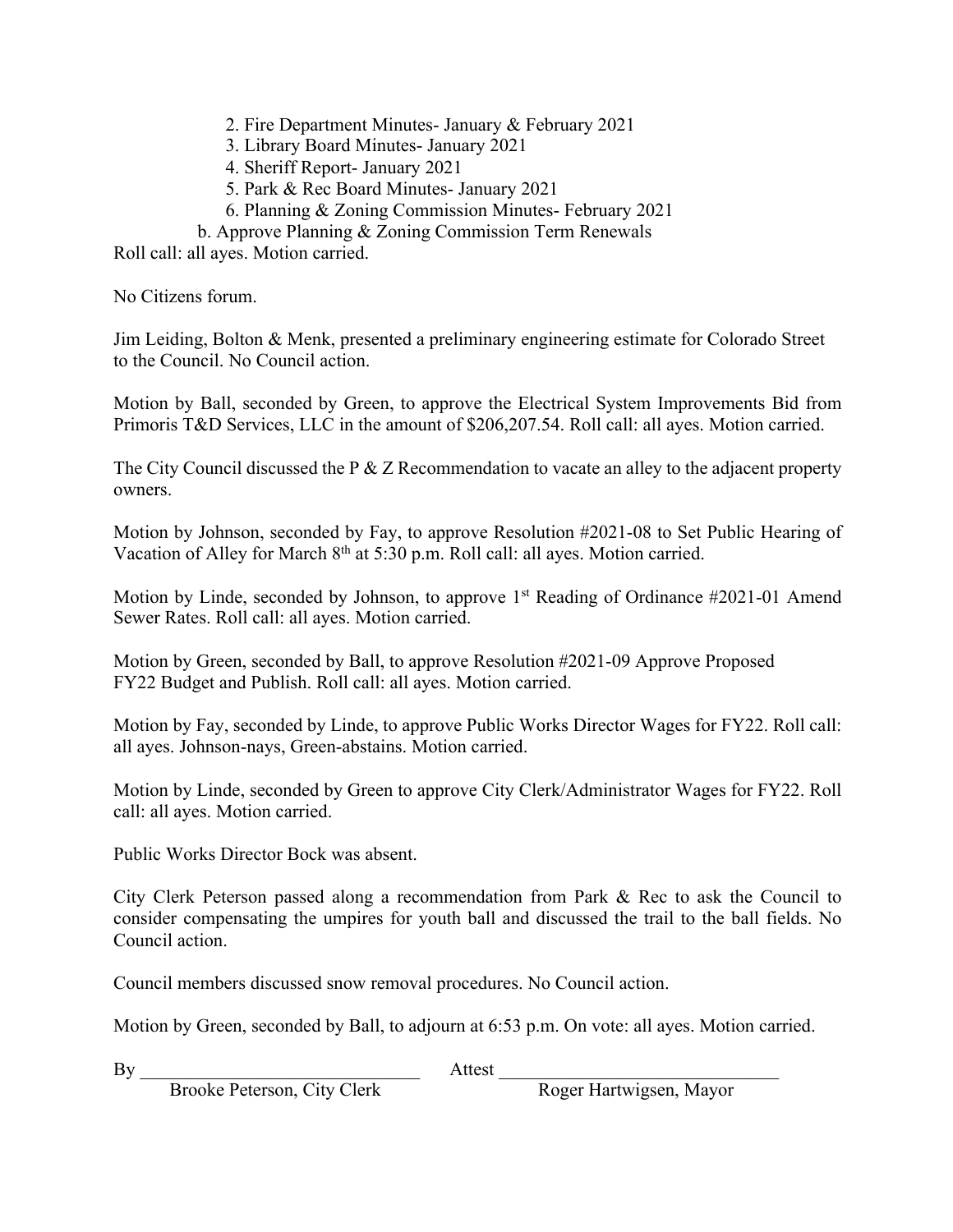### **GLIDDEN CITY COUNCIL Monday, March 8, 2021**

The Glidden City Council met in regular session on Monday, March 8, 2021 at 5:30 pm in the Glidden City Hall Meeting Room. City Council members present were Pat Fay, Morgan Green, Tony Ball, Seth Johnson, and Bob Linde. Mayor Roger Hartwigsen presided.

Motion by Linde, seconded by Fay, to approve the tentative agenda. Roll call: all ayes. Motion carried.

Motion by Ball, seconded by Green, to approve the consent agenda:

- a. Approve Minutes- February 2021
- b. Approve Treasurer's Report- February 2021
- c. Approve Expense & Revenue Summary Report- February 2021
- d. Approval of Claims Report & Authorize Payment- February 2021

Roll call: all ayes. Motion carried.

Mayor Hartwigsen opened the Public Hearing on Budget Estimate FY 22 at 5:31 pm. No written, audience, or Council comments were received.

Motion by Fay, seconded by Johnson, to close the Public Hearing on Budget Estimate FY 22 at 5:31 pm. Roll call: all ayes. Motion carried.

Motion by Linde, seconded by Johnson, to approve Resolution #2021-11 Adoption of Budget and Certification of City Taxes FY 22. Roll call: all ayes. Motion carried.

Mayor Hartwigsen opened the Public Hearing on Proposed Vacation of Alley at 5:32 pm. No written, audience, or Council comments were received.

Motion by Ball, seconded by Fay, to close the Public Hearing on Proposed Vacation of Alley at 5:33 pm. Roll call: all ayes. Motion carried.

After some discussion, motion by Johnson, seconded by Linde, to waive the first and second readings of Ordinance 2021-02 Vacation of Alley. Roll call: all ayes. Motion carried.

Motion by Fay, seconded by Linde, to introduce the final reading of Ordinance #2021-02 Vacation of Alley and moved for its adoption. Roll call: all ayes. Motion carried.

No citizens forum.

Motion by Ball, seconded by Linde, to approve 2nd Reading of Ordinance #2021-01 Amend Sewer Rates. Roll call: all ayes. Motion carried.

The Council discussed the Colorado Street Project. No Council action.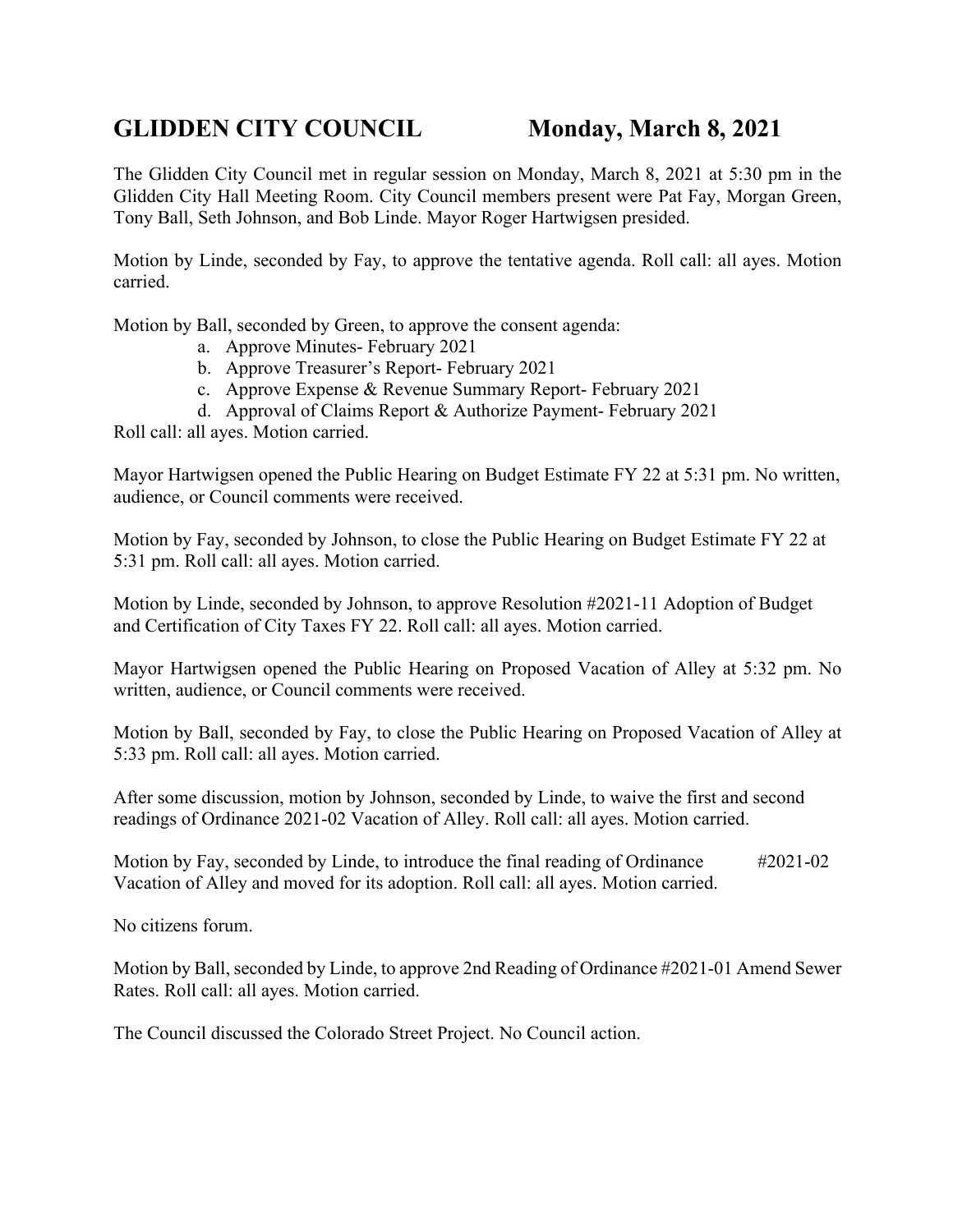Motion by Fay, seconded by Ball, to approve Resolution #2021-10 Set FY 22 Wages. Roll call: all ayes. Green-abstains. Motion carried.

Motion by Green, seconded by Ball, to approve Resolution #2021-12 Set Employee Wage. Roll call: all ayes. Motion carried.

Public Works Director Bock discussed upcoming pre-con meeting for electrical work and progress meeting for the wastewater plant. No Council action.

City Clerk Peterson presented the Council with Erin's retirement announcement, inquired about a returning pay bonus for aquatic center applicant with prior experience at another pool, updated Council on plan to pay umpires as AP not payroll, and informed Council about the potential for CDBG application for another round of home rehab projects partnering with Region XII. No Council action.

The Council discussed the trail to the ball fields. No Council action.

Motion by Green, seconded by Ball, to adjourn at 6:00 p.m. On vote: all ayes. Motion carried.

By Attest  $\overline{B}$ 

Brooke Peterson, City Clerk Roger Hartwigsen, Mayor

## **GLIDDEN CITY COUNCIL Monday, March 22, 2021**

The Glidden City Council met in regular session on Monday, March 22, 2021 at 5:30 pm in the Glidden City Hall Meeting Room. City Council members present were Pat Fay, Morgan Green, Tony Ball, Seth Johnson, and Bob Linde. Mayor Roger Hartwigsen presided.

Motion by Fay, seconded by Johnson, to approve the tentative agenda. Roll call: all ayes. Motion carried.

Motion by Ball, seconded by Linde, to approve the consent agenda:

- a. Receive and File
	- 1. PeopleService Report- February 2021
	- 2. Library Board Minutes- February 2021
	- 3. Sheriff Report- February 2021
- b. Approve Energy Rebates

1. Bob Bock- Washer

Roll call: all ayes. Green abstained. Motion carried.

No citizens forum.

Tyler Manning, PeopleService, reported to Council. No Council action.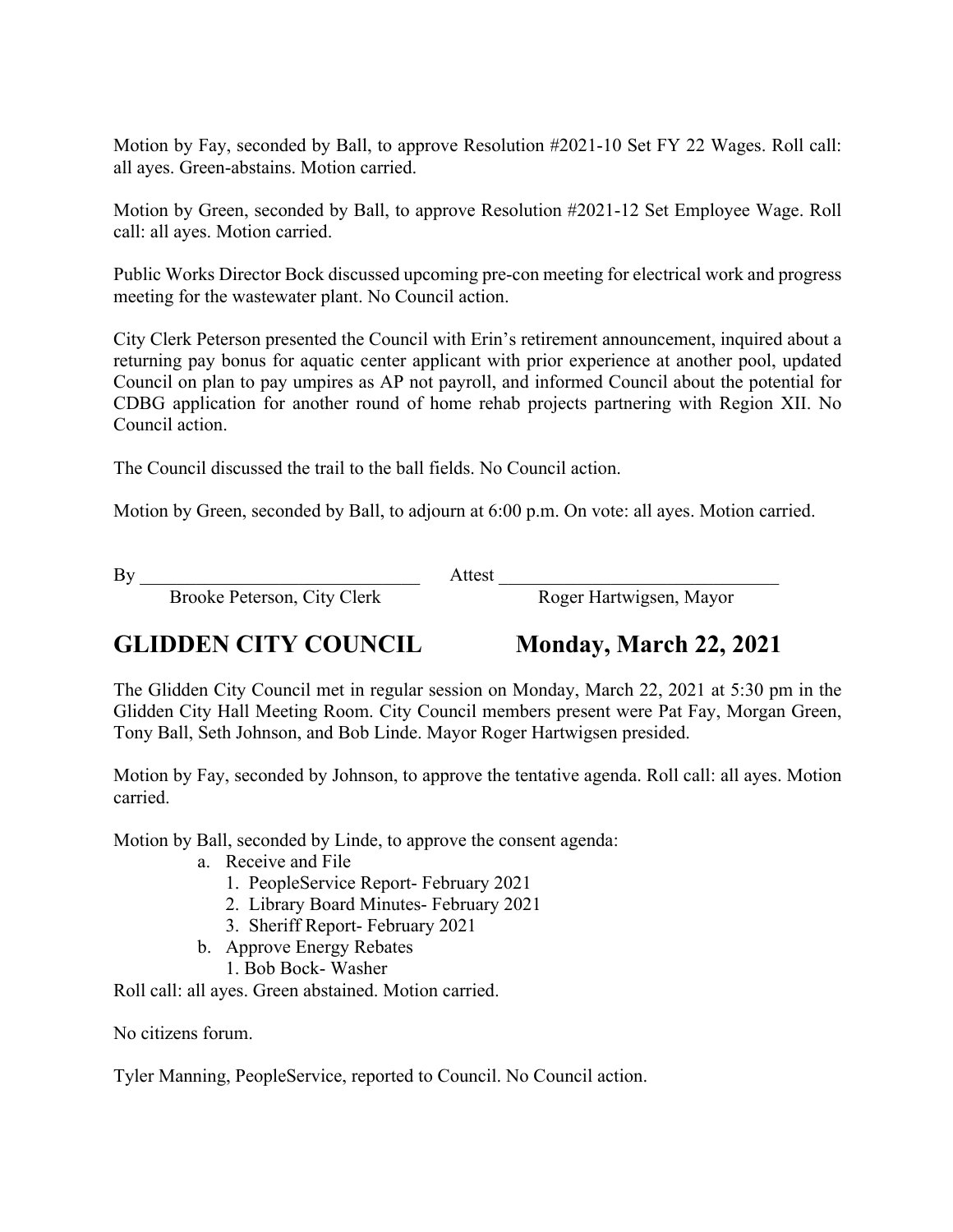Motion by Ball, seconded by Fay, to introduce the final reading of Ordinance #2021-01 Amend Sewer Rates and moved for its adoption. Roll call: all ayes. Motion carried.

Motion by Ball, seconded by Green, to approve Mutual Aid Assistance Agreement for the Iowa Water/Wastewater Agency Response Network. Roll call: all ayes. Motion carried.

Motion by Linde, seconded by Fay, to approve Pay Estimate #5- King Construction- \$118,466.64. Roll call: all ayes. Motion carried.

Public Works Director Bock discussed Wellness Center north wall water issues and ash tree removal update at the cemetery. No Council action.

City Clerk Peterson discussed adding a flashing speed sign to Utah street and potentially making one of the stop signs on Idaho Street a permanent stop, lifeguard radio ad pricing, and discussed the status of the Urban Revitalization Plan and annexation process. No Council action.

Motion by Linde, seconded by Fay, to adjourn at 6:12 p.m. On vote: all ayes. Motion carried.

By Attest  $\overline{B}$ 

Brooke Peterson, City Clerk Roger Hartwigsen, Mayor

# **GLIDDEN CITY COUNCIL Monday, March 29, 2021**

The Glidden City Council met in special session on Monday, March 29, 2021 at 5:30 pm in the Glidden City Hall Meeting Room. City Council members present were Pat Fay, Morgan Green, Tony Ball, Seth Johnson, and Bob Linde. Mayor Roger Hartwigsen presided.

Motion by Linde, seconded by Johnson, to approve the tentative agenda. Roll call: all ayes. Motion carried.

Motion by Johnson, seconded by Ball, to approve Resolution #2021-13 Resolution Determining The Necessity And Fixing A Date For A Public Hearing On The Matter Of The Adoption Of A Proposed Glidden Urban Revitalization Plan. Roll call: all ayes. Motion carried.

Motion by Green, seconded by Johnson, to approve Resolution #2021-14 Amending Traffic Plan. Roll call: all ayes. Motion carried.

No citizens forum.

City Clerk Peterson inquired about a building permit question, inquired about Northland Pond consideration with regard to the REAP grant, updated on Wellness Center north wall and discussed the building to the north of the Wellness Center up for sale. No Council action.

Motion by Ball, seconded by Fay, to adjourn at 5:47 p.m. On vote: all ayes. Motion carried.